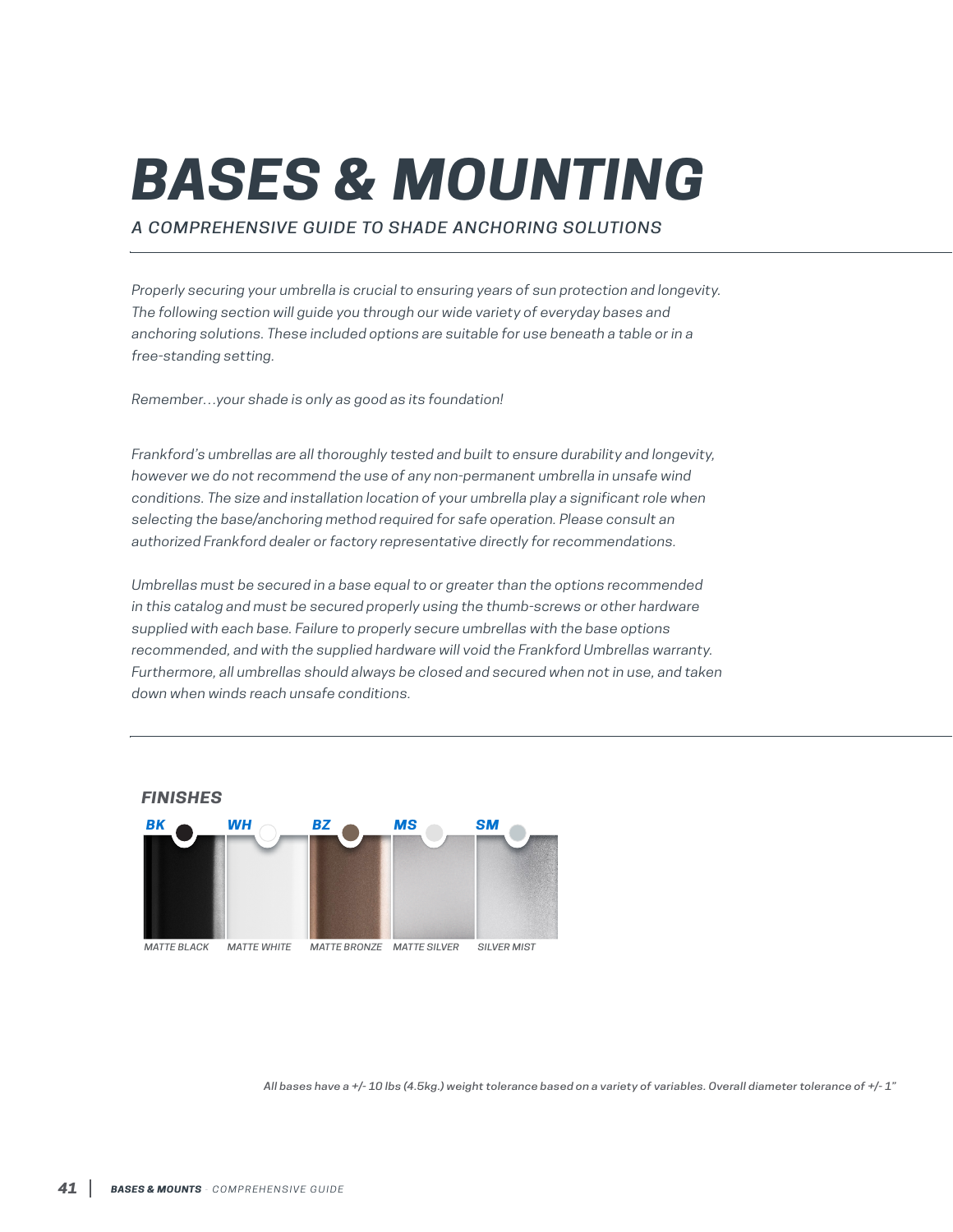# *ALUMINUM SHELL & RESIN COATED CONCRETE*



*502A - ALUMINUM SHELL (EMPTY) 50C - RESIN COATED CONCRETE 23 - RESIN COASTED CONCRETE*

*W: 50 lbs./22 kg. D: 18"/38cm H: 6"/15cm* 

*Accommodated Mast: 1.5"/38mm Stem Height: N/A Use: TABLE ONLY*

*FILL ONLY WITH SAND OR GRAVEL*



*W: 50 lbs./22 kg. D: 16"/38cm H: 6"/15cm* 

*Accommodated Mast: 1.5"/38mm Stem Height:*: *N/A Use: TABLE ONLY*





*W: 80 lbs./36 kg. D: 20"/50cm H: 3.5"/9cm* 

*Accommodated Mast: 1.5"/38mm Stem Height: 8"/20cm Use: TABLE ONLY*



## *PREMIUM ALUMINUM CONCRETE*



*100A - PREMIUM ALUMINUM CONCRETE 150A - PREMIUM ALUMINUM CONCRETE ST/ST2 - STAINLESS STEEL STEMS*

*W: 100 lbs./45 kg. D: 24"/60cm H: 4"/10cm*

*Accommodated Mast: 1.5"/38mm - 2"/50mm Use: FREE-STANDING WHEEL BASE OR TABLE*

*CHOOSE LENGTH AND DIAMETER OF STEM NEEDED*



## *STEEL PLATE*



*W: 50 lbs./22 kg. D: 20"/50cm H: 8.5"/22cm*

*Accommodated Mast: 1.5"/38mm Stem Height: 8"/20cm Use: TABLE ONLY*





*W: 150 lbs./68 kg. D: 30"/76cm H: 4"/10cm Accommodated Mast: 1.5"/38mm - 2"/50mm Use: FREE-STANDING WHEEL BASE OR TABLE*

*CHOOSE LENGTH AND DIAMETER OF STEM NEEDED*

*50S - STEEL PLATE 75S - STEEL PLATE WITH WHEELS*

*W: 75 lbs./35 kg. D: 24"/61cm H: 16.5"/42cm Accommodated Mast: 1.5"/38mm Stem Height: 16"/40cm Use: FREE-STANDING ONLY*



*W: 5 lbs./2 kg.*

- *• 8ST HEIGHT: 8"/20cm 1.5"/38mm Diameter*
- *• 18ST HEIGHT: 18"/45cm 1.5"/38mm Diameter*
- *• 18ST2 HEIGHT: 18"/45cm 2"/50mm Diameter*